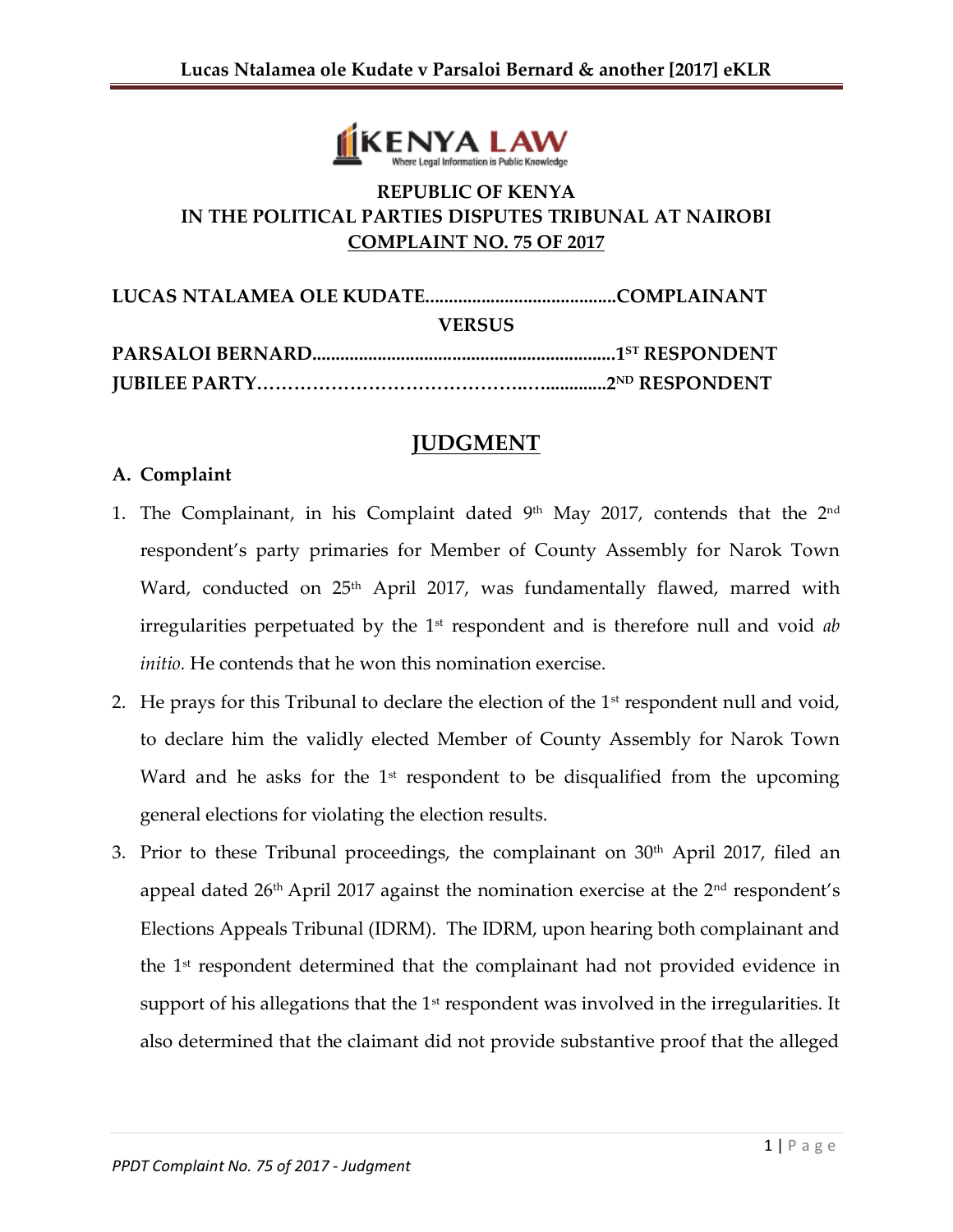irregularities affected the results. It dismissed the appeal and upheld the nomination results of the 1<sup>st</sup> respondent.

4. The complainant then moved this tribunal by an urgent application dated  $3<sup>rd</sup>$  May  $2017$  and was granted interim reliefs in the nature of restricting the  $2<sup>nd</sup>$  respondent from issuing its certificate for Member of County Assembly for Narok Town Ward to the 1<sup>st</sup> respondent or in the event the same has been issued, to suspend it pending *inter partes* hearing of the application.

#### **B. Response**

5. The 1 st respondent in opposing the Complaint relied on his replying affidavit and written submissions dated  $9<sup>th</sup>$  May 2017. He urged that all the Complainants allegations in these proceedings were made before the IDRM and were found lacking in merit. He urged that the application did not in any way impeach the  $1<sup>st</sup>$ respondent as the clear winner of the nominations but simply pointed out instances in which the exercise had discrepancies. He urged us to dismiss the application.

#### **C. Issues for determination**

6. Upon considering all the pleadings, oral and written submissions, the issue that emerges for determination is *whether or not there is reasonable basis to declare the Complainant the validly elected Member of County Assembly for Narok Town Ward.*

#### **D. Analysis and determination**

7. The complainant seeks for us to declare him the winner to the nomination exercise carried out on 25th April 2017. He claims that the nomination exercise cannot possibly have resulted in a valid electoral process. He alleges that there was massive transfer of voters, no voter registers in all polling stations and that the returning officer declared the  $1<sup>st</sup>$  respondent as the winner despite his agents declining to sign